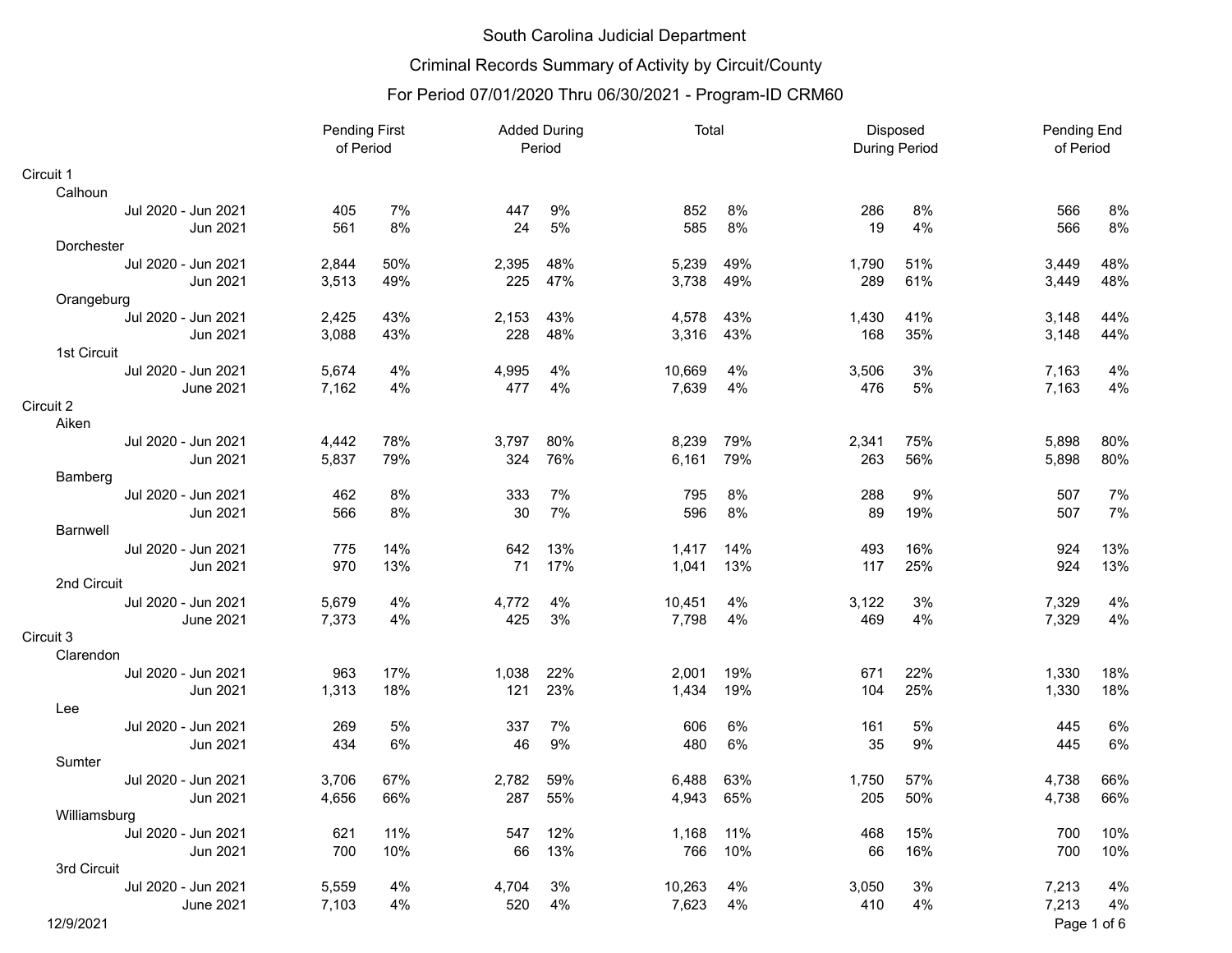# Criminal Records Summary of Activity by Circuit/County

|                     | Pending First<br>of Period |     | <b>Added During</b><br>Period |     | Total  |     | Disposed<br><b>During Period</b> |     | Pending End<br>of Period |     |
|---------------------|----------------------------|-----|-------------------------------|-----|--------|-----|----------------------------------|-----|--------------------------|-----|
| Circuit 4           |                            |     |                               |     |        |     |                                  |     |                          |     |
| Chesterfield        |                            |     |                               |     |        |     |                                  |     |                          |     |
| Jul 2020 - Jun 2021 | 1,982                      | 31% | 1,752                         | 27% | 3,734  | 29% | 939                              | 23% | 2,795                    | 32% |
| Jun 2021            | 2,657                      | 31% | 228                           | 35% | 2,885  | 31% | 90                               | 23% | 2,795                    | 32% |
| Darlington          |                            |     |                               |     |        |     |                                  |     |                          |     |
| Jul 2020 - Jun 2021 | 2,940                      | 46% | 2,528                         | 39% | 5,468  | 42% | 1,723                            | 43% | 3,745                    | 42% |
| Jun 2021            | 3,638                      | 42% | 224                           | 34% | 3,862  | 42% | 117                              | 29% | 3,745                    | 42% |
| <b>Dillon</b>       |                            |     |                               |     |        |     |                                  |     |                          |     |
| Jul 2020 - Jun 2021 | 683                        | 11% | 1,385                         | 21% | 2,068  | 16% | 865                              | 21% | 1,203                    | 14% |
| Jun 2021            | 1,238                      | 14% | 126                           | 19% | 1,364  | 15% | 161                              | 40% | 1,203                    | 14% |
| Marlboro            |                            |     |                               |     |        |     |                                  |     |                          |     |
| Jul 2020 - Jun 2021 | 790                        | 12% | 815                           | 13% | 1,605  | 12% | 518                              | 13% | 1,087                    | 12% |
| Jun 2021            | 1,047                      | 12% | 72                            | 11% | 1,119  | 12% | 32                               | 8%  | 1,087                    | 12% |
| 4th circuit         |                            |     |                               |     |        |     |                                  |     |                          |     |
| Jul 2020 - Jun 2021 | 6,395                      | 4%  | 6,480                         | 5%  | 12,875 | 4%  | 4,045                            | 4%  | 8,830                    | 5%  |
| <b>June 2021</b>    | 8,580                      | 5%  | 650                           | 5%  | 9,230  | 5%  | 400                              | 4%  | 8,830                    | 5%  |
| Circuit 5           |                            |     |                               |     |        |     |                                  |     |                          |     |
| Kershaw             |                            |     |                               |     |        |     |                                  |     |                          |     |
| Jul 2020 - Jun 2021 | 2,817                      | 16% | 1.841                         | 17% | 4,658  | 16% | 745                              | 8%  | 3,913                    | 19% |
| Jun 2021            | 3,810                      | 19% | 144                           | 17% | 3,954  | 19% | 41                               | 4%  | 3,913                    | 19% |
| Richland            |                            |     |                               |     |        |     |                                  |     |                          |     |
| Jul 2020 - Jun 2021 | 15,148                     | 84% | 9,287                         | 83% | 24,435 | 84% | 8,094                            | 92% | 16,341                   | 81% |
| Jun 2021            | 16,514                     | 81% | 708                           | 83% | 17,222 | 81% | 881                              | 96% | 16,341                   | 81% |
| 5th circuit         |                            |     |                               |     |        |     |                                  |     |                          |     |
| Jul 2020 - Jun 2021 | 17,965                     | 11% | 11,128                        | 8%  | 29,093 | 10% | 8,839                            | 9%  | 20,254                   | 11% |
| <b>June 2021</b>    | 20,324                     | 11% | 852                           | 7%  | 21,176 | 10% | 922                              | 9%  | 20,254                   | 11% |
| Circuit 6           |                            |     |                               |     |        |     |                                  |     |                          |     |
| Chester             |                            |     |                               |     |        |     |                                  |     |                          |     |
| Jul 2020 - Jun 2021 | 1,471                      | 23% | 1,042                         | 22% | 2,513  | 23% | 889                              | 27% | 1,624                    | 21% |
| Jun 2021            | 1,623                      | 21% | 110                           | 20% | 1,733  | 21% | 109                              | 22% | 1,624                    | 21% |
| Fairfield           |                            |     |                               |     |        |     |                                  |     |                          |     |
| Jul 2020 - Jun 2021 | 502                        | 8%  | 590                           | 13% | 1,092  | 10% | 499                              | 15% | 593                      | 8%  |
| Jun 2021            | 621                        | 8%  | 64                            | 11% | 685    | 8%  | 92                               | 19% | 593                      | 8%  |
| Lancaster           |                            |     |                               |     |        |     |                                  |     |                          |     |
| Jul 2020 - Jun 2021 | 4,442                      | 69% | 3,021                         | 65% | 7,463  | 67% | 1,909                            | 58% | 5,554                    | 71% |
| Jun 2021            | 5,459                      | 71% | 390                           | 69% | 5,849  | 71% | 295                              | 59% | 5,554                    | 71% |
| 6th circuit         |                            |     |                               |     |        |     |                                  |     |                          |     |
| Jul 2020 - Jun 2021 | 6,415                      | 4%  | 4,653                         | 3%  | 11,068 | 4%  | 3,297                            | 3%  | 7,771                    | 4%  |
| <b>June 2021</b>    | 7,703                      | 4%  | 564                           | 4%  | 8,267  | 4%  | 496                              | 5%  | 7,771                    | 4%  |
| Circuit 7           |                            |     |                               |     |        |     |                                  |     |                          |     |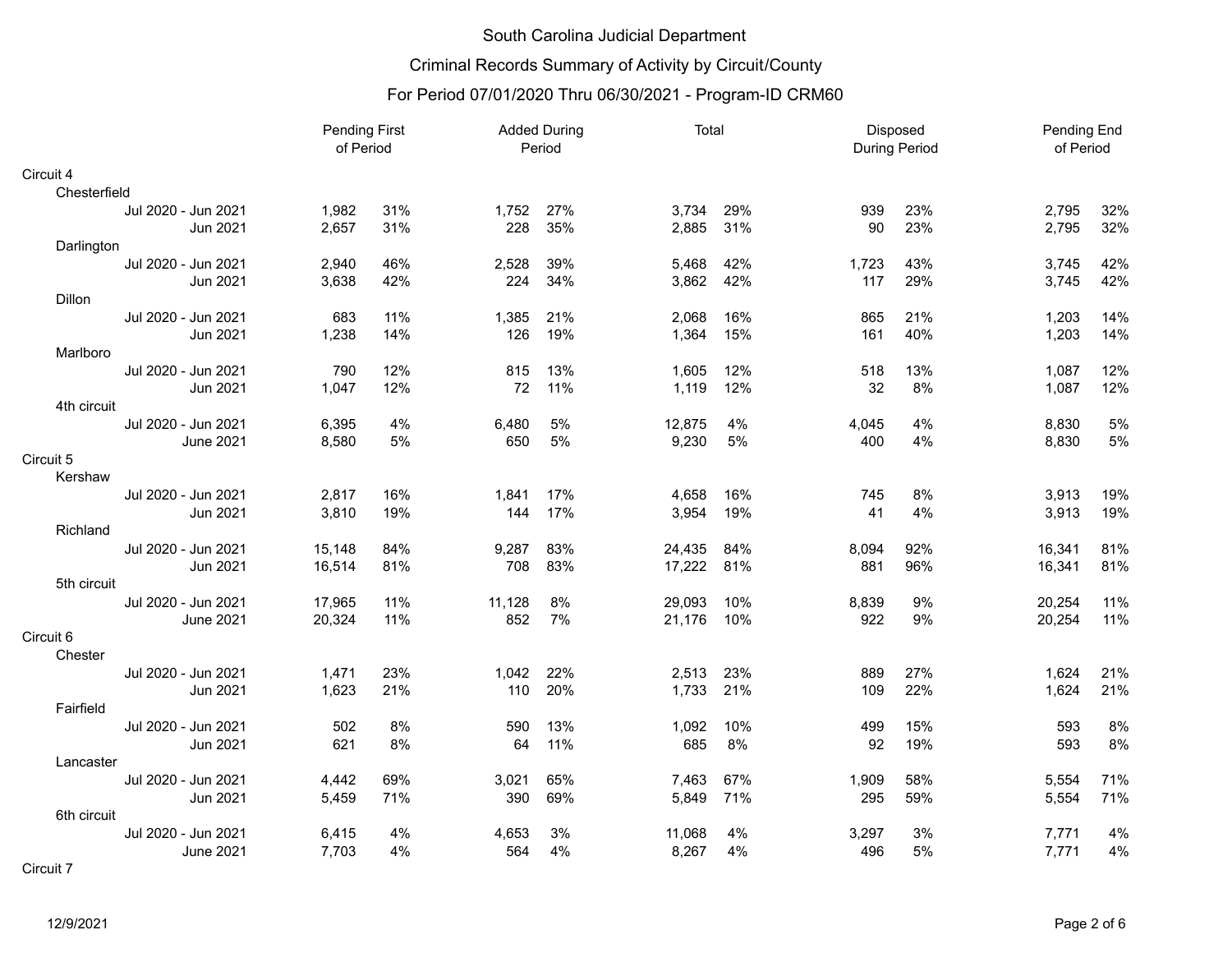# Criminal Records Summary of Activity by Circuit/County

|                     | <b>Pending First</b><br>of Period |     | <b>Added During</b><br>Period |     | Total  |     | Disposed<br>During Period |     | Pending End<br>of Period |     |
|---------------------|-----------------------------------|-----|-------------------------------|-----|--------|-----|---------------------------|-----|--------------------------|-----|
| Circuit 7           |                                   |     |                               |     |        |     |                           |     |                          |     |
| Cherokee            |                                   |     |                               |     |        |     |                           |     |                          |     |
| Jul 2020 - Jun 2021 | 2,105                             | 21% | 2,151                         | 20% | 4,256  | 20% | 1,603                     | 20% | 2,653                    | 20% |
| Jun 2021            | 2,712                             | 21% | 146                           | 16% | 2,858  | 21% | 205                       | 24% | 2,653                    | 20% |
| Spartanburg         |                                   |     |                               |     |        |     |                           |     |                          |     |
| Jul 2020 - Jun 2021 | 8,103                             | 79% | 8,449                         | 80% | 16,552 | 80% | 6,226                     | 80% | 10,326                   | 80% |
| Jun 2021            | 10,236                            | 79% | 747                           | 84% | 10,983 | 79% | 657                       | 76% | 10,326                   | 80% |
| 7th circuit         |                                   |     |                               |     |        |     |                           |     |                          |     |
| Jul 2020 - Jun 2021 | 10,208                            | 6%  | 10,600                        | 8%  | 20,808 | 7%  | 7,829                     | 8%  | 12.979                   | 7%  |
| <b>June 2021</b>    | 12,948                            | 7%  | 893                           | 7%  | 13,841 | 7%  | 862                       | 8%  | 12,979                   | 7%  |
| Circuit 8           |                                   |     |                               |     |        |     |                           |     |                          |     |
| Abbeville           |                                   |     |                               |     |        |     |                           |     |                          |     |
| Jul 2020 - Jun 2021 | 972                               | 9%  | 1,025                         | 10% | 1,997  | 10% | 928                       | 14% | 1,069                    | 8%  |
| Jun 2021            | 1,002                             | 8%  | 100                           | 11% | 1,102  | 8%  | 33                        | 5%  | 1,069                    | 8%  |
| Greenwood           |                                   |     |                               |     |        |     |                           |     |                          |     |
| Jul 2020 - Jun 2021 | 4,945                             | 48% | 4,425                         | 45% | 9,370  | 46% | 3,472                     | 51% | 5,898                    | 44% |
| Jun 2021            | 5,811                             | 44% | 423                           | 45% | 6,234  | 44% | 336                       | 55% | 5,898                    | 44% |
| Laurens             |                                   |     |                               |     |        |     |                           |     |                          |     |
| Jul 2020 - Jun 2021 | 3,649                             | 35% | 2,872                         | 29% | 6,521  | 32% | 1,465                     | 22% | 5,056                    | 38% |
| Jun 2021            | 4,883                             | 37% | 265                           | 28% | 5,148  | 37% | 92                        | 15% | 5,056                    | 38% |
| Newberry            |                                   |     |                               |     |        |     |                           |     |                          |     |
| Jul 2020 - Jun 2021 | 812                               | 8%  | 1,494                         | 15% | 2,306  | 11% | 892                       | 13% | 1,414                    | 11% |
| Jun 2021            | 1,404                             | 11% | 155                           | 16% | 1,559  | 11% | 145                       | 24% | 1,414                    | 11% |
| 8th circuit         |                                   |     |                               |     |        |     |                           |     |                          |     |
| Jul 2020 - Jun 2021 | 10,378                            | 7%  | 9,816                         | 7%  | 20,194 | 7%  | 6,757                     | 7%  | 13,437                   | 7%  |
| June 2021           | 13,100                            | 7%  | 943                           | 7%  | 14,043 | 7%  | 606                       | 6%  | 13,437                   | 7%  |
| Circuit 9           |                                   |     |                               |     |        |     |                           |     |                          |     |
| Berkeley            |                                   |     |                               |     |        |     |                           |     |                          |     |
| Jul 2020 - Jun 2021 | 7,358                             | 37% | 4,405                         | 37% | 11,763 | 37% | 2,840                     | 33% | 8,923                    | 39% |
| Jun 2021            | 8,793                             | 38% | 420                           | 40% | 9,213  | 38% | 290                       | 31% | 8,923                    | 39% |
| Charleston          |                                   |     |                               |     |        |     |                           |     |                          |     |
| Jul 2020 - Jun 2021 | 12,572                            | 63% | 7,391                         | 63% | 19,963 | 63% | 5,786                     | 67% | 14,177                   | 61% |
| Jun 2021            | 14,197                            | 62% | 623                           | 60% | 14,820 | 62% | 643                       | 69% | 14,177                   | 61% |
| 9th circuit         |                                   |     |                               |     |        |     |                           |     |                          |     |
| Jul 2020 - Jun 2021 | 19,930                            | 13% | 11,796                        | 9%  | 31,726 | 11% | 8,626                     | 9%  | 23,100                   | 12% |
| <b>June 2021</b>    | 22,990                            | 12% | 1,043                         | 8%  | 24,033 | 12% | 933                       | 9%  | 23,100                   | 12% |
| Circuit 10          |                                   |     |                               |     |        |     |                           |     |                          |     |
| Anderson            |                                   |     |                               |     |        |     |                           |     |                          |     |
| Jul 2020 - Jun 2021 | 5,681                             | 70% | 4.776                         | 65% | 10,457 | 68% | 4,200                     | 70% | 6,257                    | 66% |
| Jun 2021            | 6,216                             | 70% | 422                           | 46% | 6,638  | 67% | 381                       | 87% | 6,257                    | 66% |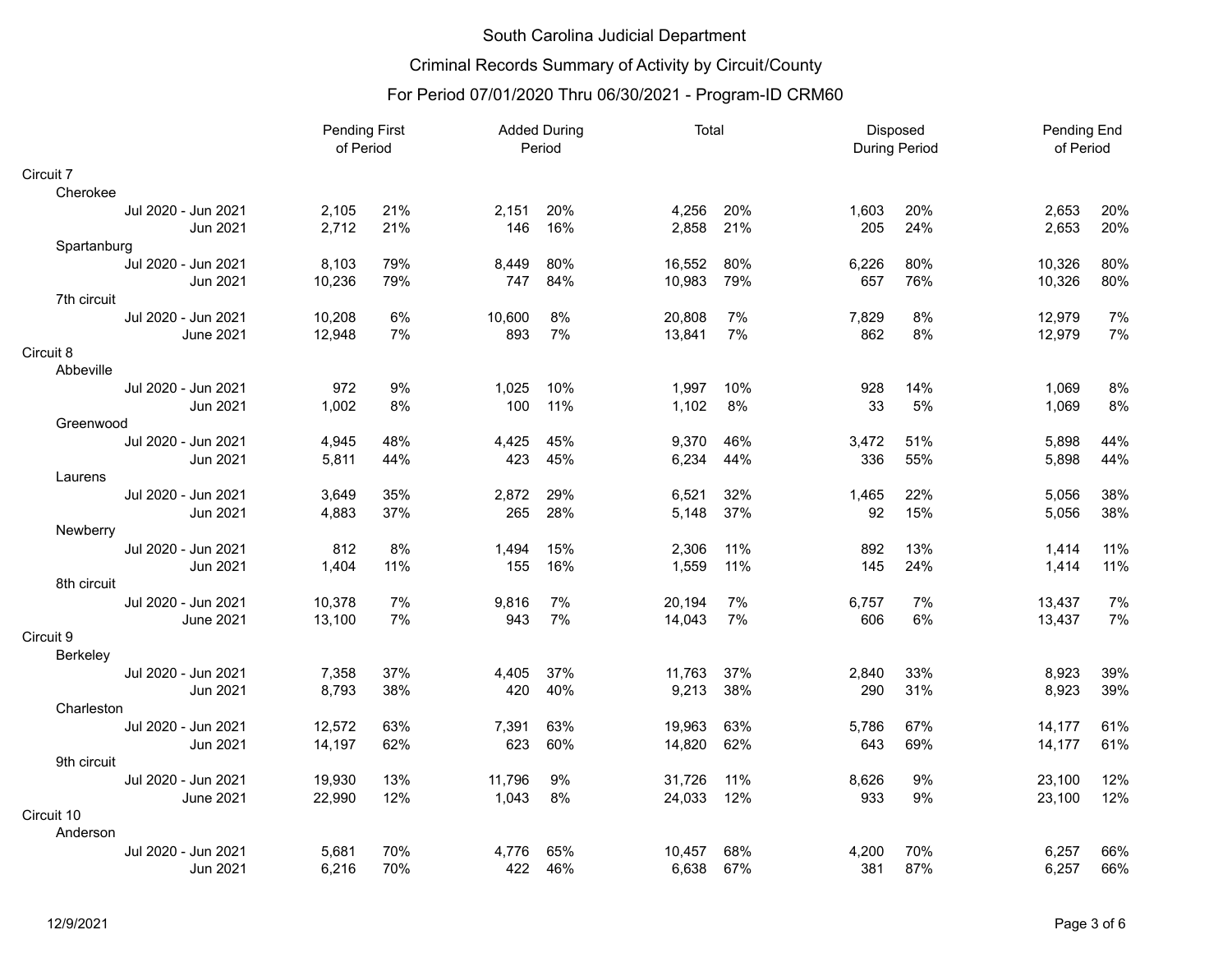# Criminal Records Summary of Activity by Circuit/County

|                     |        | <b>Pending First</b><br>of Period |        | <b>Added During</b><br>Period |        | Total |        | Disposed<br><b>During Period</b> |        | Pending End<br>of Period |
|---------------------|--------|-----------------------------------|--------|-------------------------------|--------|-------|--------|----------------------------------|--------|--------------------------|
| Circuit 10          |        |                                   |        |                               |        |       |        |                                  |        |                          |
| Oconee              |        |                                   |        |                               |        |       |        |                                  |        |                          |
| Jul 2020 - Jun 2021 | 2,423  | 30%                               | 2,569  | 35%                           | 4,992  | 32%   | 1,838  | 30%                              | 3,154  | 34%                      |
| Jun 2021            | 2,724  | 30%                               | 486    | 54%                           | 3,210  | 33%   | 56     | 13%                              | 3,154  | 34%                      |
| 10th circuit        |        |                                   |        |                               |        |       |        |                                  |        |                          |
| Jul 2020 - Jun 2021 | 8,104  | 5%                                | 7,345  | 5%                            | 15,449 | 5%    | 6,038  | 6%                               | 9,411  | 5%                       |
| <b>June 2021</b>    | 8,940  | 5%                                | 908    | 7%                            | 9,848  | 5%    | 437    | 4%                               | 9,411  | 5%                       |
| Circuit 11          |        |                                   |        |                               |        |       |        |                                  |        |                          |
| Edgefield           |        |                                   |        |                               |        |       |        |                                  |        |                          |
| Jul 2020 - Jun 2021 | 451    | 6%                                | 547    | 7%                            | 998    | 7%    | 520    | 9%                               | 478    | 5%                       |
| Jun 2021            | 502    | 5%                                | 57     | 7%                            | 559    | 6%    | 81     | 11%                              | 478    | 5%                       |
| Lexington           |        |                                   |        |                               |        |       |        |                                  |        |                          |
| Jul 2020 - Jun 2021 | 6.038  | 85%                               | 6,560  | 83%                           | 12,598 | 84%   | 4,511  | 79%                              | 8,087  | 87%                      |
| Jun 2021            | 8,014  | 87%                               | 628    | 82%                           | 8,642  | 86%   | 555    | 73%                              | 8,087  | 87%                      |
| McCormick           |        |                                   |        |                               |        |       |        |                                  |        |                          |
| Jul 2020 - Jun 2021 | 275    | 4%                                | 365    | 5%                            | 640    | 4%    | 258    | 5%                               | 382    | 4%                       |
| Jun 2021            | 450    | 5%                                | 44     | 6%                            | 494    | 5%    | 112    | 15%                              | 382    | 4%                       |
| Saluda              |        |                                   |        |                               |        |       |        |                                  |        |                          |
| Jul 2020 - Jun 2021 | 308    | 4%                                | 392    | 5%                            | 700    | 5%    | 401    | 7%                               | 299    | 3%                       |
| Jun 2021            | 276    | 3%                                | 34     | 4%                            | 310    | 3%    | 11     | 1%                               | 299    | 3%                       |
| 11th circuit        |        |                                   |        |                               |        |       |        |                                  |        |                          |
| Jul 2020 - Jun 2021 | 7,072  | 4%                                | 7,864  | 6%                            | 14,936 | 5%    | 5,690  | 6%                               | 9,246  | 5%                       |
| <b>June 2021</b>    | 9,242  | 5%                                | 763    | 6%                            | 10,005 | 5%    | 759    | 7%                               | 9,246  | 5%                       |
| Circuit 12          |        |                                   |        |                               |        |       |        |                                  |        |                          |
| Florence            |        |                                   |        |                               |        |       |        |                                  |        |                          |
| Jul 2020 - Jun 2021 | 4,828  | 80%                               | 4,426  | 83%                           | 9,254  | 81%   | 2.171  | 74%                              | 7,083  | 84%                      |
| Jun 2021            | 6,771  | 82%                               | 395    | 82%                           | 7,166  | 82%   | 83     | 27%                              | 7,083  | 84%                      |
| Marion              |        |                                   |        |                               |        |       |        |                                  |        |                          |
| Jul 2020 - Jun 2021 | 1,215  | 20%                               | 912    | 17%                           | 2,127  | 19%   | 767    | 26%                              | 1,360  | 16%                      |
| Jun 2021            | 1,492  | 18%                               | 88     | 18%                           | 1,580  | 18%   | 220    | 73%                              | 1,360  | 16%                      |
| 12th circuit        |        |                                   |        |                               |        |       |        |                                  |        |                          |
| Jul 2020 - Jun 2021 | 6,043  | 4%                                | 5,338  | 4%                            | 11,381 | 4%    | 2,938  | 3%                               | 8,443  | 4%                       |
| <b>June 2021</b>    | 8,263  | 4%                                | 483    | 4%                            | 8,746  | 4%    | 303    | 3%                               | 8,443  | 4%                       |
| Circuit 13          |        |                                   |        |                               |        |       |        |                                  |        |                          |
| Greenville          |        |                                   |        |                               |        |       |        |                                  |        |                          |
| Jul 2020 - Jun 2021 | 19,494 | 81%                               | 17,045 | 80%                           | 36,539 | 80%   | 15,446 | 81%                              | 21,093 | 80%                      |
| Jun 2021            | 20,795 | 80%                               | 1,506  | 76%                           | 22,301 | 80%   | 1,208  | 82%                              | 21,093 | 80%                      |
| Pickens             |        |                                   |        |                               |        |       |        |                                  |        |                          |
| Jul 2020 - Jun 2021 | 4,623  | 19%                               | 4,370  | 20%                           | 8,993  | 20%   | 3,605  | 19%                              | 5,388  | 20%                      |
| Jun 2021            | 5,189  | 20%                               | 465    | 24%                           | 5,654  | 20%   | 266    | 18%                              | 5,388  | 20%                      |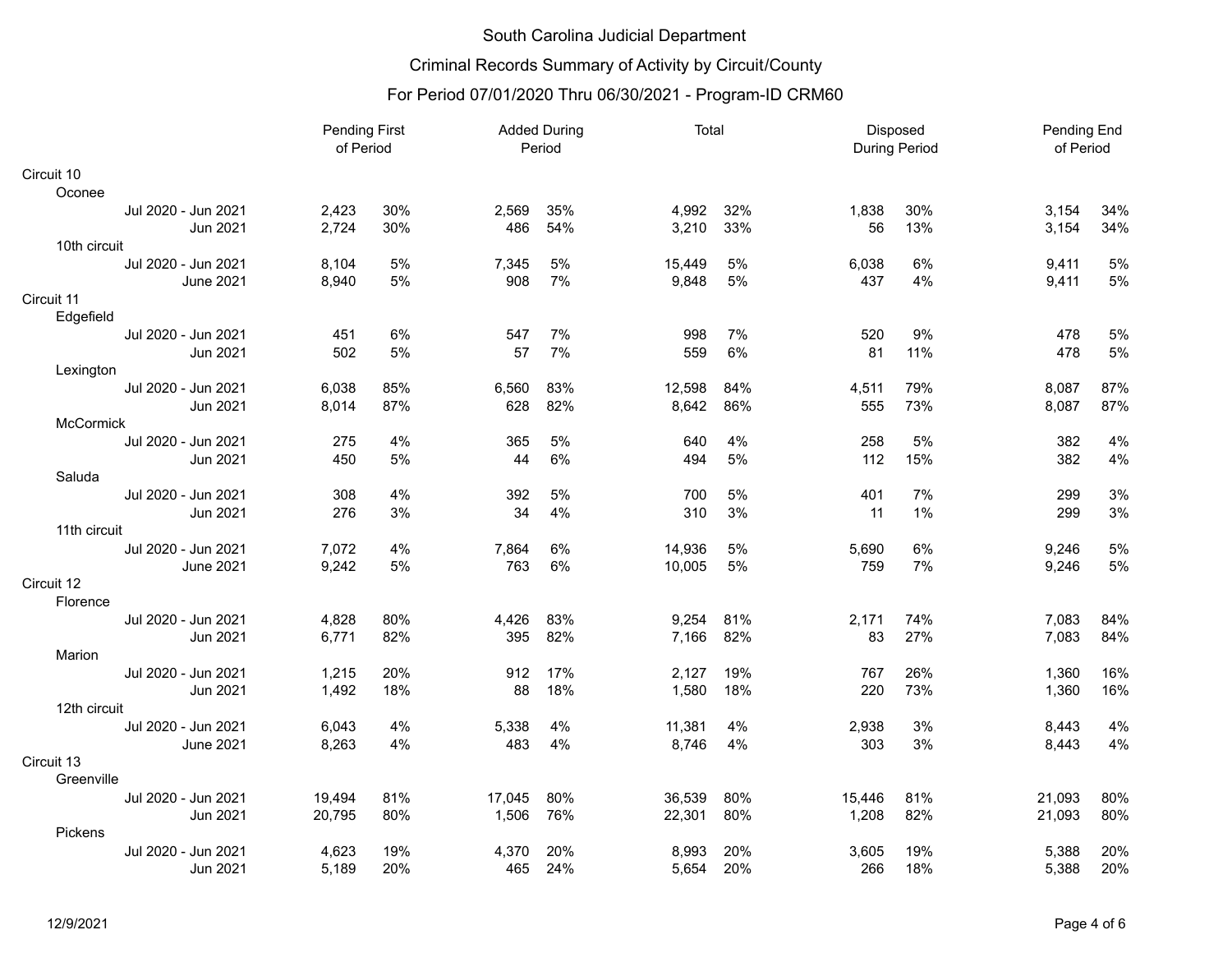# Criminal Records Summary of Activity by Circuit/County

|                 | <b>Pending First</b><br>of Period |        | <b>Added During</b><br>Period |        | Total |        | Disposed<br><b>During Period</b> |        | Pending End<br>of Period |        |     |
|-----------------|-----------------------------------|--------|-------------------------------|--------|-------|--------|----------------------------------|--------|--------------------------|--------|-----|
| Circuit 13      |                                   |        |                               |        |       |        |                                  |        |                          |        |     |
| 13th circuit    |                                   |        |                               |        |       |        |                                  |        |                          |        |     |
|                 | Jul 2020 - Jun 2021               | 24,117 | 15%                           | 21,415 | 16%   | 45,532 | 16%                              | 19,051 | 19%                      | 26,481 | 14% |
|                 | <b>June 2021</b>                  | 25,984 | 14%                           | 1,971  | 15%   | 27,955 | 14%                              | 1.474  | 14%                      | 26,481 | 14% |
| Circuit 14      |                                   |        |                               |        |       |        |                                  |        |                          |        |     |
| Allendale       |                                   |        |                               |        |       |        |                                  |        |                          |        |     |
|                 | Jul 2020 - Jun 2021               | 142    | 2%                            | 208    | 5%    | 350    | 3%                               | 84     | 4%                       | 266    | 3%  |
|                 | Jun 2021                          | 237    | 3%                            | 33     | 8%    | 270    | 3%                               | 4      | 2%                       | 266    | 3%  |
| <b>Beaufort</b> |                                   |        |                               |        |       |        |                                  |        |                          |        |     |
|                 | Jul 2020 - Jun 2021               | 2,869  | 46%                           | 2,282  | 49%   | 5,151  | 48%                              | 758    | 36%                      | 4,393  | 51% |
|                 | Jun 2021                          | 4,335  | 51%                           | 181    | 46%   | 4,516  | 51%                              | 123    | 53%                      | 4,393  | 51% |
| Colleton        |                                   |        |                               |        |       |        |                                  |        |                          |        |     |
|                 | Jul 2020 - Jun 2021               | 1,738  | 28%                           | 1.029  | 22%   | 2.767  | 26%                              | 509    | 24%                      | 2,258  | 26% |
|                 | Jun 2021                          | 2,229  | 26%                           | 85     | 21%   | 2,314  | 26%                              | 56     | 24%                      | 2,258  | 26% |
| Hampton         |                                   |        |                               |        |       |        |                                  |        |                          |        |     |
|                 | Jul 2020 - Jun 2021               | 565    | 9%                            | 460    | 10%   | 1,025  | 9%                               | 346    | 16%                      | 679    | 8%  |
|                 | Jun 2021                          | 662    | 8%                            | 31     | 8%    | 693    | 8%                               | 14     | 6%                       | 679    | 8%  |
| Jasper          |                                   |        |                               |        |       |        |                                  |        |                          |        |     |
|                 | Jul 2020 - Jun 2021               | 862    | 14%                           | 643    | 14%   | 1,505  | 14%                              | 424    | 20%                      | 1,081  | 12% |
|                 | Jun 2021                          | 1,049  | 12%                           | 66     | 17%   | 1,115  | 13%                              | 34     | 15%                      | 1,081  | 12% |
| 14th circuit    |                                   |        |                               |        |       |        |                                  |        |                          |        |     |
|                 | Jul 2020 - Jun 2021               | 6,176  | 4%                            | 4,622  | 3%    | 10,798 | 4%                               | 2,121  | 2%                       | 8,677  | 5%  |
|                 | <b>June 2021</b>                  | 8,512  | 4%                            | 396    | 3%    | 8,908  | 4%                               | 231    | 2%                       | 8,677  | 5%  |
| Circuit 15      |                                   |        |                               |        |       |        |                                  |        |                          |        |     |
| Georgetown      |                                   |        |                               |        |       |        |                                  |        |                          |        |     |
|                 | Jul 2020 - Jun 2021               | 1,748  | 17%                           | 1,318  | 13%   | 3,066  | 15%                              | 1,341  | 15%                      | 1,725  | 15% |
|                 | Jun 2021                          | 1,828  | 16%                           | 104    | 9%    | 1,932  | 15%                              | 207    | 20%                      | 1,725  | 15% |
| Horry           |                                   |        |                               |        |       |        |                                  |        |                          |        |     |
|                 | Jul 2020 - Jun 2021               | 8,674  | 83%                           | 9,159  | 87%   | 17,833 | 85%                              | 7,907  | 85%                      | 9,926  | 85% |
|                 | Jun 2021                          | 9,714  | 84%                           | 1,031  | 91%   | 10,745 | 85%                              | 819    | 80%                      | 9,926  | 85% |
| 15th circuit    |                                   |        |                               |        |       |        |                                  |        |                          |        |     |
|                 | Jul 2020 - Jun 2021               | 10,422 | 7%                            | 10,477 | 8%    | 20,899 | 7%                               | 9,248  | 9%                       | 11,651 | 6%  |
|                 | <b>June 2021</b>                  | 11,542 | 6%                            | 1,135  | 9%    | 12,677 | 6%                               | 1,026  | 10%                      | 11,651 | 6%  |
| Circuit 16      |                                   |        |                               |        |       |        |                                  |        |                          |        |     |
| Union           |                                   |        |                               |        |       |        |                                  |        |                          |        |     |
|                 | Jul 2020 - Jun 2021               | 1,197  | 16%                           | 1,332  | 15%   | 2,529  | 15%                              | 1,033  | 17%                      | 1,496  | 14% |
|                 | Jun 2021                          | 1,429  | 14%                           | 149    | 18%   | 1,578  | 14%                              | 82     | 12%                      | 1,496  | 14% |
| York            |                                   |        |                               |        |       |        |                                  |        |                          |        |     |
|                 | Jul 2020 - Jun 2021               | 6,239  | 84%                           | 7.606  | 85%   | 13,845 | 85%                              | 5,003  | 83%                      | 8,842  | 86% |
|                 | Jun 2021                          | 8,749  | 86%                           | 670    | 82%   | 9,419  | 86%                              | 577    | 88%                      | 8,842  | 86% |